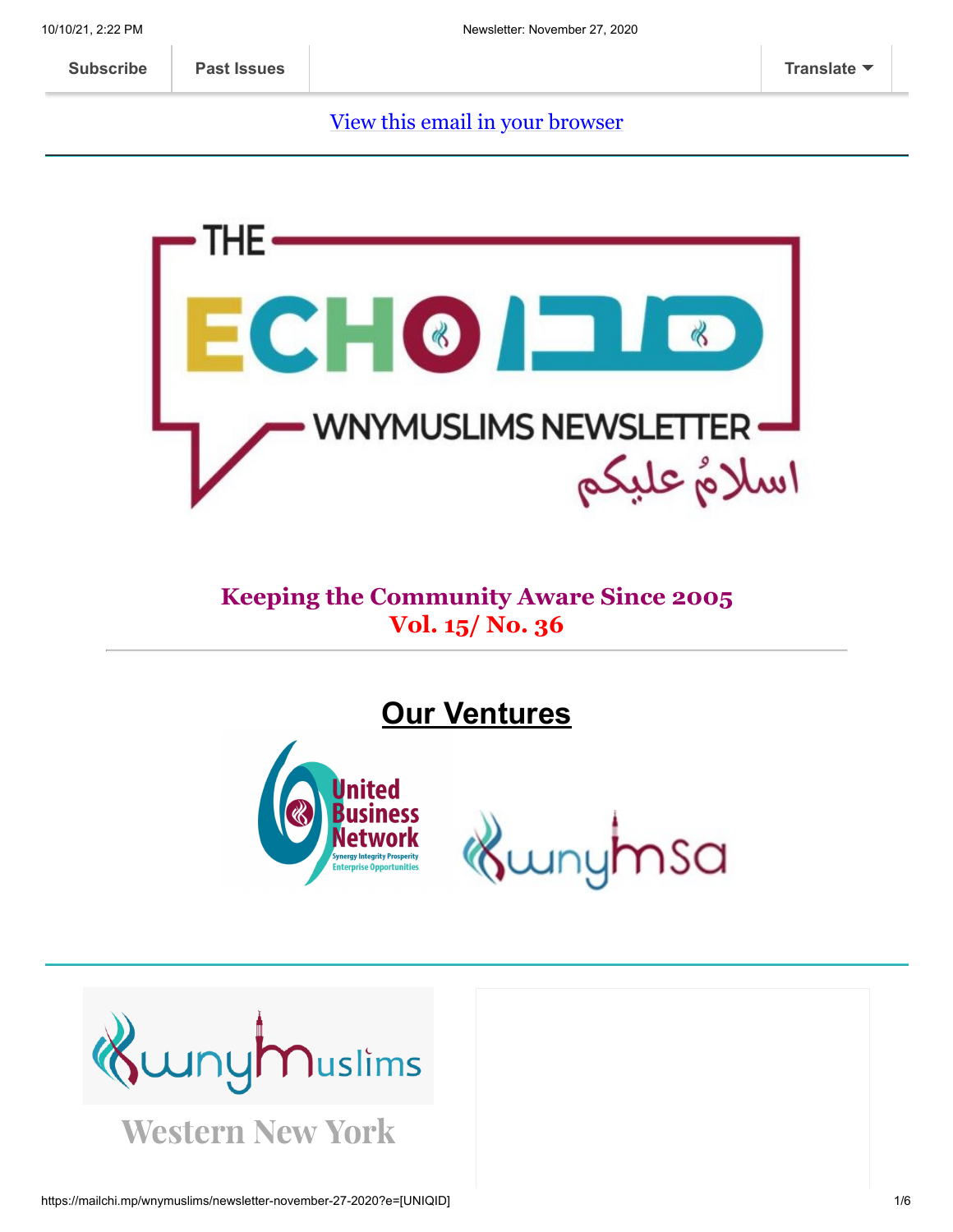**Past Issues [Subscribe](http://eepurl.com/b19N3D) Past Issues [Translate](javascript:;)**

# **COVID-19 Updates**

# **USA Total Cases**

12,498,734

## **Cases In Last 7 Days**

1,198,100

# **Total Deaths**

259,005

### **Deaths In Last 7 Days**

11,179

**Source:**

#### **[CDC](https://covid.cdc.gov/covid-data-tracker/?CDC_AA_refVal=https%3A%2F%2Fwww.cdc.gov%2Fcoronavirus%2F2019-ncov%2Fcases-updates%2Fcases-in-us.html#cases_casesinlast7days)**

As of Nov 25, 2020

# **Erie County Total Cases**

23,491

# **Deaths**

771

**Source:**

#### **[ECDOH](https://wnymuslims.us13.list-manage.com/track/click?u=19ed6f05ad8527220a10faa63&id=249ef8f8f9&e=375b9d9dab)**

As of Nov 26, 2020

For more details please click **[here](https://wnymuslims.org/event/covid-19-updates/)**

---------------------------------------

For WNYMuslims Video presentation please click on



# **COVID-19 Information**

The district is placed in an

# **"Orange Zone"**

*(7-day rolling average positivity above 3% for 10 days and the geographic area has 10 or more new daily cases per 100,000 residents on a 7-day rolling average. schools* will be **required to go temporarily fullyremote for at least two weeks.** In order to re-open, all students, faculty, and staff must have a negative COVID-19 test result to attend school in-person while also meeting any other New York State Department of Health testing requirements.*)*

With guidelines going into effect on

**Monday, November 23, 2020**

and continue until further notice.

As a result of this, the District will be pivoting to remote instruction pursuant to the New York State Department of Health Micro-Cluster Guidelines. The daily positivity rate will be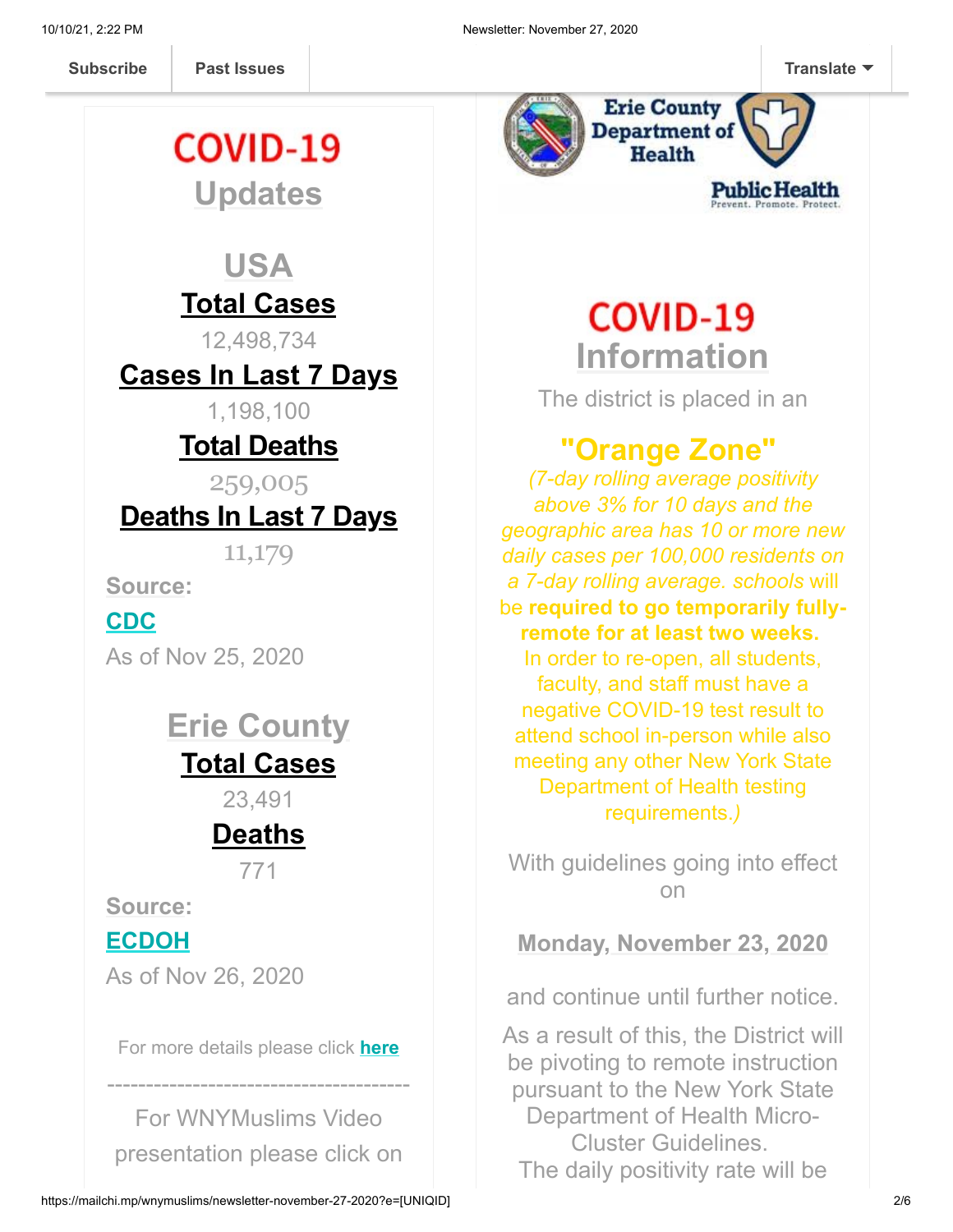

**Guests: Imam Syed Khallilullah Qadri, Imam Masjid An-Nur, ISNF &**

**Imam Ismail Ayash, Masjid Al-**

**Eiman, ICAWNY**

**Host: Prof. Faizan Haq,**

**Founder WNYMuslims**

best interest of the health and safety of our school community while in an Orange Zone.

Stay safe and stay healthy.

# **Important Note**

Dear Subscribers, If you don't want to receive the *janaza* announcements from our end, pls notify us by **email**, so we'll exclude you from our *janaza* announcements list and will keep you only in our newsletter email list.



### ANNOUNCEMENT **COVID 19 Update**

Due to rising COVID-19 cases parts of Erie County's Yellow Zone, including the City of Buffalo and Amherst will transition to

# **Orange Zone.**

**Due to which Houses of Worship are reduced to:**

> 33% capacity, **25 people maximum**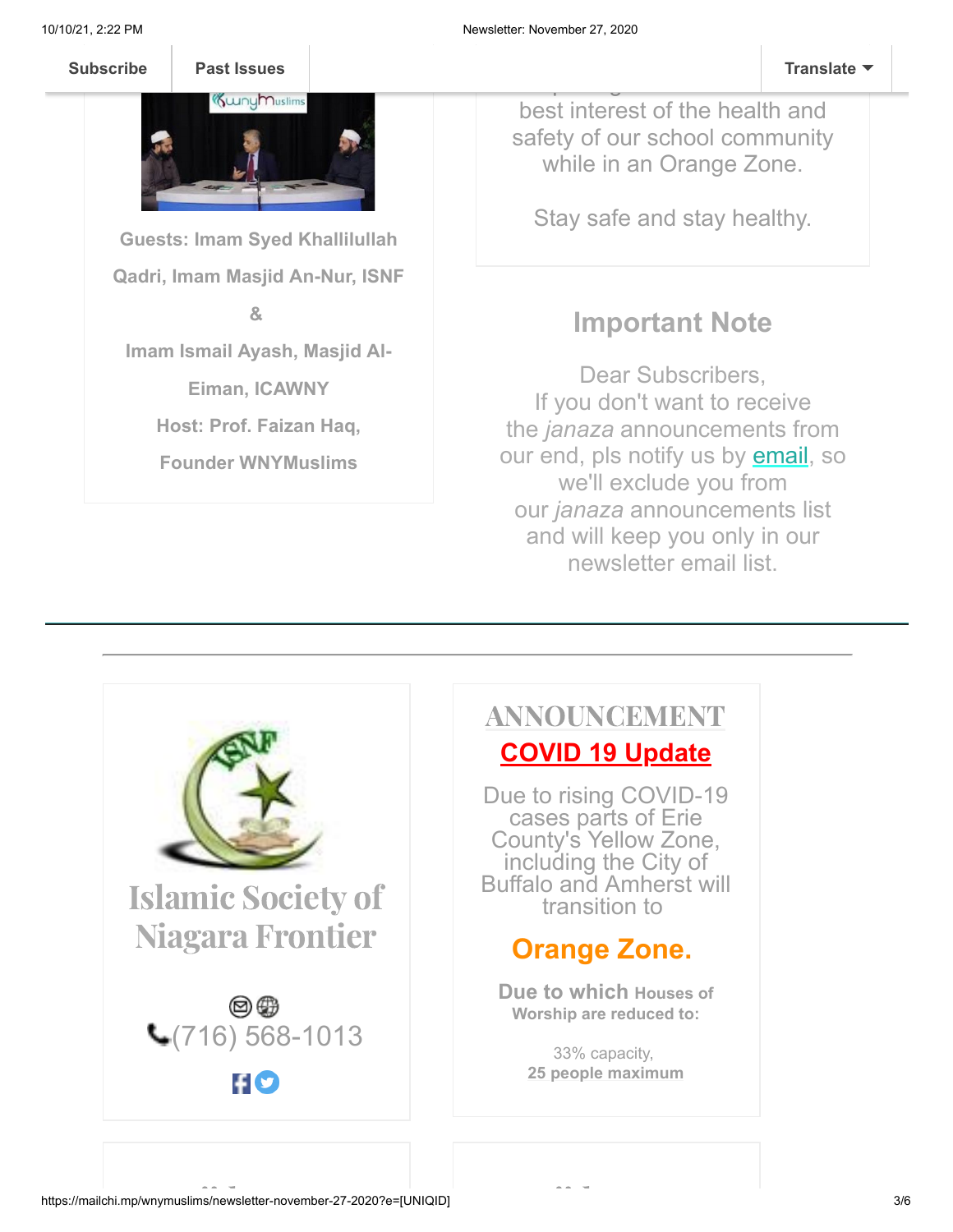

# **Masjid An-Noor Expansion Project**

At this point with need **\$75,000 for the entire project** (including the building as well as external work) within the next 2 months. **Please donate:**





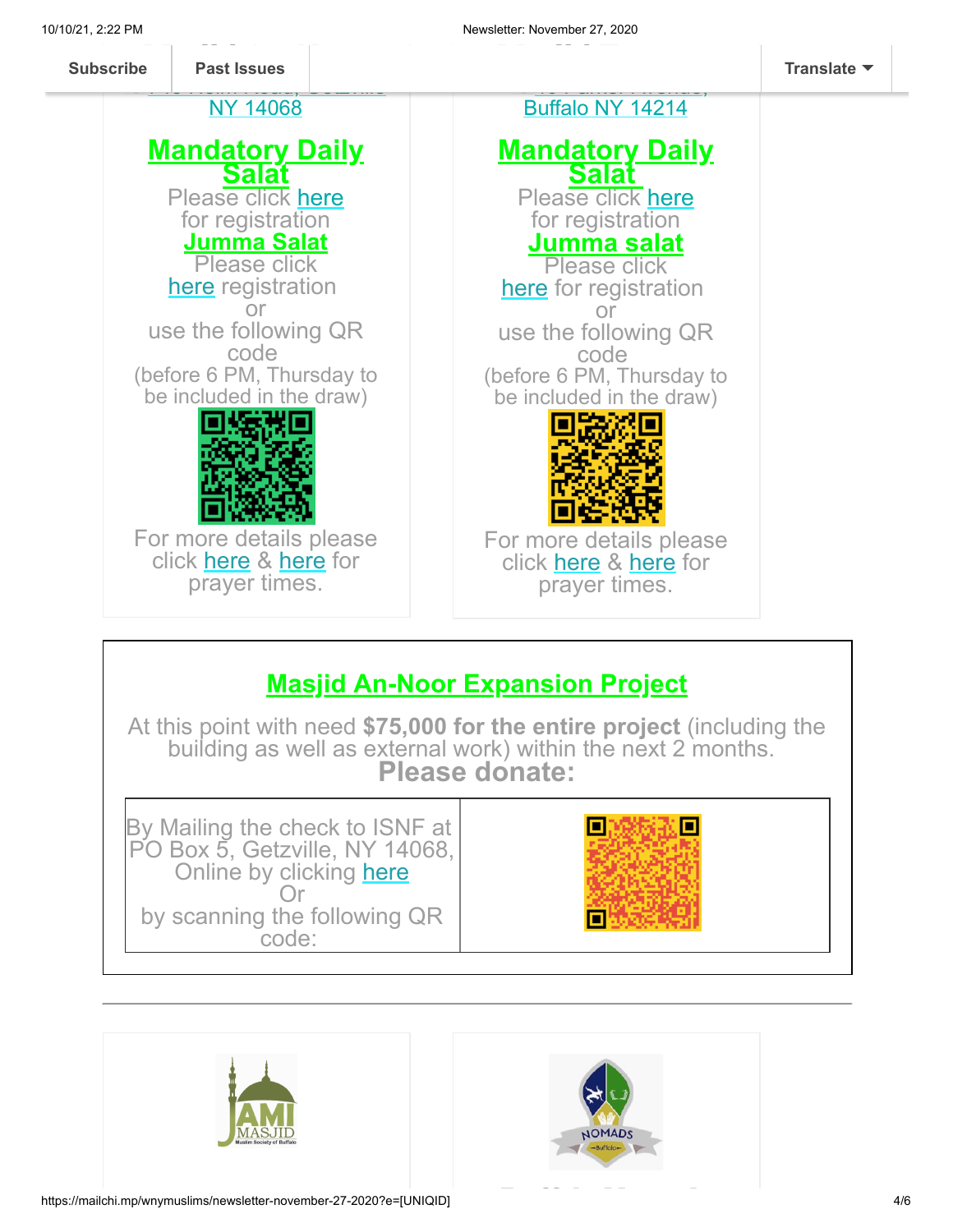

#### **ANNOUNCEMENT**

No updates have been provided about the events, programs, and congregations by the following mosques, so please contact the desired mosque:

| <b>Islamic Cultural Association of</b><br><b>WNY</b>                                                                  |                                                 | <b>Institute of Higher Islamic</b><br><b>Education</b>                      |                                                                                                     |
|-----------------------------------------------------------------------------------------------------------------------|-------------------------------------------------|-----------------------------------------------------------------------------|-----------------------------------------------------------------------------------------------------|
| <b>Masjid Al-Eiman</b><br>444 Connecticut St, Buffalo, NY<br>14213<br>884-3626                                        |                                                 | Masjid Zakariya<br><u>182 Sobieski St, Buffalo, NY</u><br>14212<br>895-3318 |                                                                                                     |
| Lackawana Islamic<br><b>Mosque</b><br><b>Masjid Al-Huda</b><br>154 Wilkesbarre Ave<br>Lackawanna NY 14218<br>825-9490 | 1373 Fillmore<br><b>Ave.Buffalo NY</b><br>14211 | <b>Masjid Nu'man</b><br>332                                                 | Jaffarya Islamic<br><b>Center</b><br>10300 Transit Rd. East<br><b>Amherst, NY 14051</b><br>689-3120 |